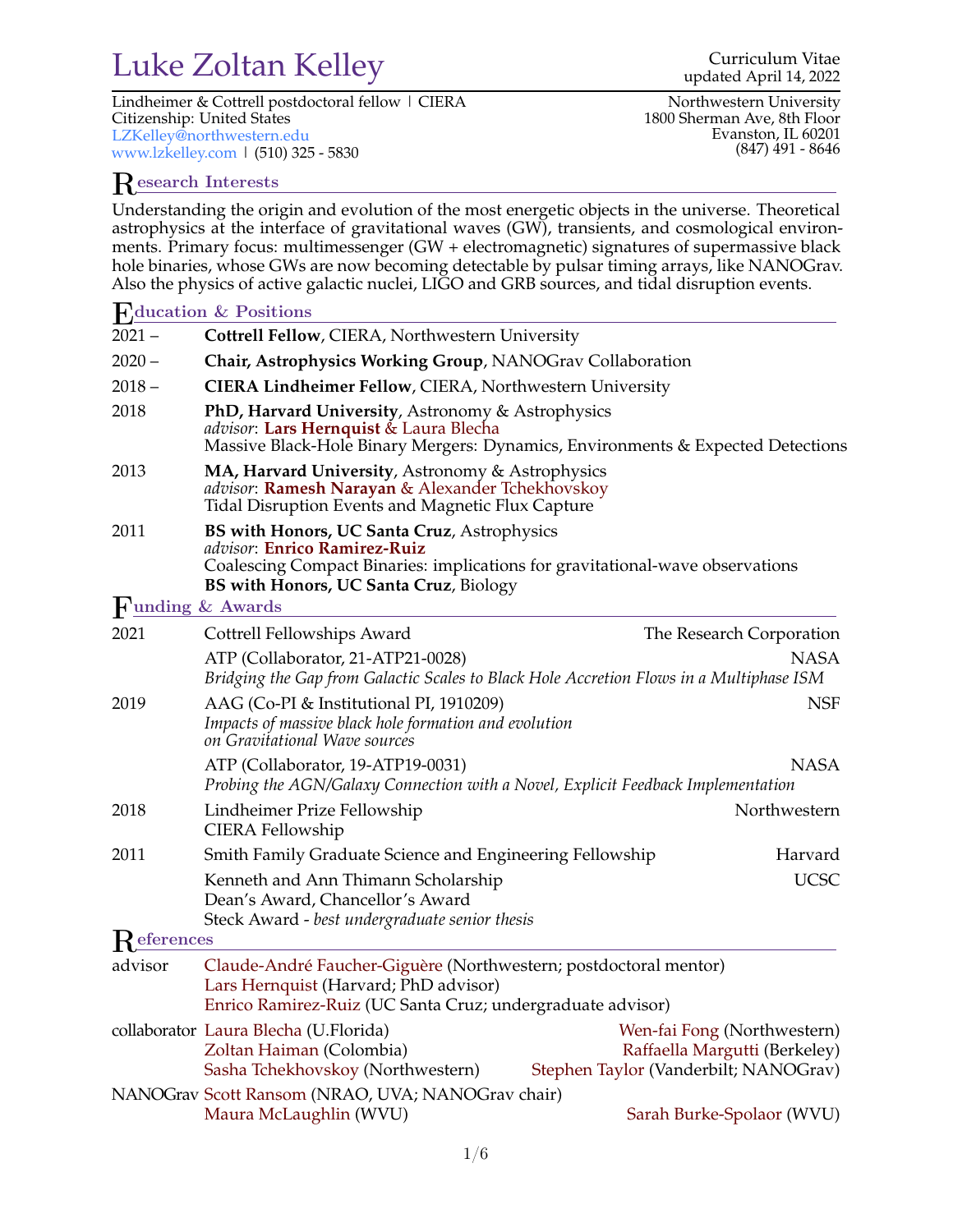| dvising   |                                                                                                                                                                                                                                                                                                                                                                                                                                                                                                                                                                                                                                                                                          |                                                                                                                                                                                                                            |
|-----------|------------------------------------------------------------------------------------------------------------------------------------------------------------------------------------------------------------------------------------------------------------------------------------------------------------------------------------------------------------------------------------------------------------------------------------------------------------------------------------------------------------------------------------------------------------------------------------------------------------------------------------------------------------------------------------------|----------------------------------------------------------------------------------------------------------------------------------------------------------------------------------------------------------------------------|
| graduate  | Bence Becsy (Montana State)<br>Michael Zevin (Northwestern $\rightarrow$ Hubble Fellow, U.Chicago)<br>Michael Bueno (Northwestern)<br>Michael Katz (Northwestern $\rightarrow$ Postdoc, MPI/AEI)<br>Magdalena Siwek (Harvard)<br>Mohammad Sayeb (U. Florida)                                                                                                                                                                                                                                                                                                                                                                                                                             | $2021 -$<br>$2019 - 2020$<br>$2019 - 2020$<br>$2018 - 2019$<br>$2018 -$<br>$2018 -$                                                                                                                                        |
| undergrad | Katherine Cella (Vanderbilt)<br>Megan Tillman (Texas $A\&M \rightarrow Rutgers$ )<br>Estephani Torres Villanueva (Northwestern REU $\rightarrow$ UW Madison)<br>Sophia Taylor (Northwestern REU)<br>Tenley Hutchinson (Harvard Banneker Institute $\rightarrow$ UC Santa Cruz)                                                                                                                                                                                                                                                                                                                                                                                                           | $2020 -$<br>$2018 - 2022$<br>Summer 2020<br>Summer 2019<br>Summer 2017                                                                                                                                                     |
|           | peer-mentor graduate student mentor, Northwestern Physics & Astronomy<br>summer student mentor, Harvard Banneker & Aztlan Institutes<br>graduate student mentor, Harvard Astronomy & Astrophysics                                                                                                                                                                                                                                                                                                                                                                                                                                                                                        | $2018 - 2019$<br>$2015 - 2016$<br>$2014 - 2016$                                                                                                                                                                            |
| eaching   |                                                                                                                                                                                                                                                                                                                                                                                                                                                                                                                                                                                                                                                                                          |                                                                                                                                                                                                                            |
| lecturer  | Northwestern University, Physics & Astronomy<br>Astr 329/429 - Cosmology and Extragalactic Astrophysics (guest lectures)                                                                                                                                                                                                                                                                                                                                                                                                                                                                                                                                                                 | Fall 2021                                                                                                                                                                                                                  |
|           | Harvard Banneker & Aztlan Institutes<br>Python For Astrophysics (week-long series)<br>Order of Magnitude Astrophysics (week-long series)                                                                                                                                                                                                                                                                                                                                                                                                                                                                                                                                                 | Summer 2017<br>Summer 2016                                                                                                                                                                                                 |
| assistant | Harvard University, Astronomy & Astrophysics<br>Bok Center, distinction in teaching award<br>Astr 16 - Stellar and Planetary Astrophysics (Prof. John Johnson)<br>Astr 17 - High Energy Astrophysics (Prof. Daniel Eisenstein)                                                                                                                                                                                                                                                                                                                                                                                                                                                           | Spring 2014<br>Spring 2014<br>Fall 2013                                                                                                                                                                                    |
|           | UC Santa Cruz, Astronomy & Astrophysics<br>Astr 111 - Order of Magnitude Astrophysics (Prof. Enrico Ramirez-Ruiz)                                                                                                                                                                                                                                                                                                                                                                                                                                                                                                                                                                        | Fall 2010                                                                                                                                                                                                                  |
|           | rofessional Service & Community Impact                                                                                                                                                                                                                                                                                                                                                                                                                                                                                                                                                                                                                                                   |                                                                                                                                                                                                                            |
| service   | Chair, Membership Management Team, LISA Consortium<br>Chair, NANOGrav Astrophysics Working Group<br><b>AAS Climate Site Visit Team</b><br>CIERA, astro-ph/arXiv discussion organizer<br>Membership Management Team, LISA Consortium<br>Northwestern, Physics & Astronomy Equity Committee<br>SOC: COSPAR 2020, Sydney, Australia<br>Volunteer: Adler After Dark / Astronomy on Tap Chicago<br>SOC: NANOGrav Spring Meeting, UW Bothell<br>CIERA, REU admissions committee<br>LOC: Conf. for Undergrad Women in Physics (CUWiP), Northwestern<br>NANOGrav Equity & Climate Committee<br>University-wide Public Safety Committee, Harvard<br>Harvard graduate student admissions committee | $2022 -$<br>$2020 -$<br>$2019 -$<br>$2018 - 2020$<br>$2021 - 2022$<br>$2020 - 2021$<br>Aug. 2020<br>Aug. 2019<br>Mar. 2019<br>Jan. 2019; Jan. 2020<br>Jan. 2019<br>$2018 - 2019$<br>$2017 - 2018$<br>2015<br>$2014 - 2015$ |
| reviewer  | Harvard Observing Program for Undergraduates<br>Nature Astronomy, ApJ, ApJ Letters, MNRAS, MNRAS Letters<br>HST DDT, NASA FINESST                                                                                                                                                                                                                                                                                                                                                                                                                                                                                                                                                        |                                                                                                                                                                                                                            |
| data      | Kinematically Offset Binary AGN data set (Kelley 2020; zenodo.4068485)<br>Illustris & IllustrisTNG public data releases. Nelson et al. 2015, 2018                                                                                                                                                                                                                                                                                                                                                                                                                                                                                                                                        |                                                                                                                                                                                                                            |
| software  | creator: kalepy (Kelley 2021; 10.21105/joss.02784) holodeck (Kelley in prep.)<br>contributor: numpy, astropy, matplotlib,<br>and the open supernova catalog (Guillochon, Parrent, Kelley et al. 2017)                                                                                                                                                                                                                                                                                                                                                                                                                                                                                    |                                                                                                                                                                                                                            |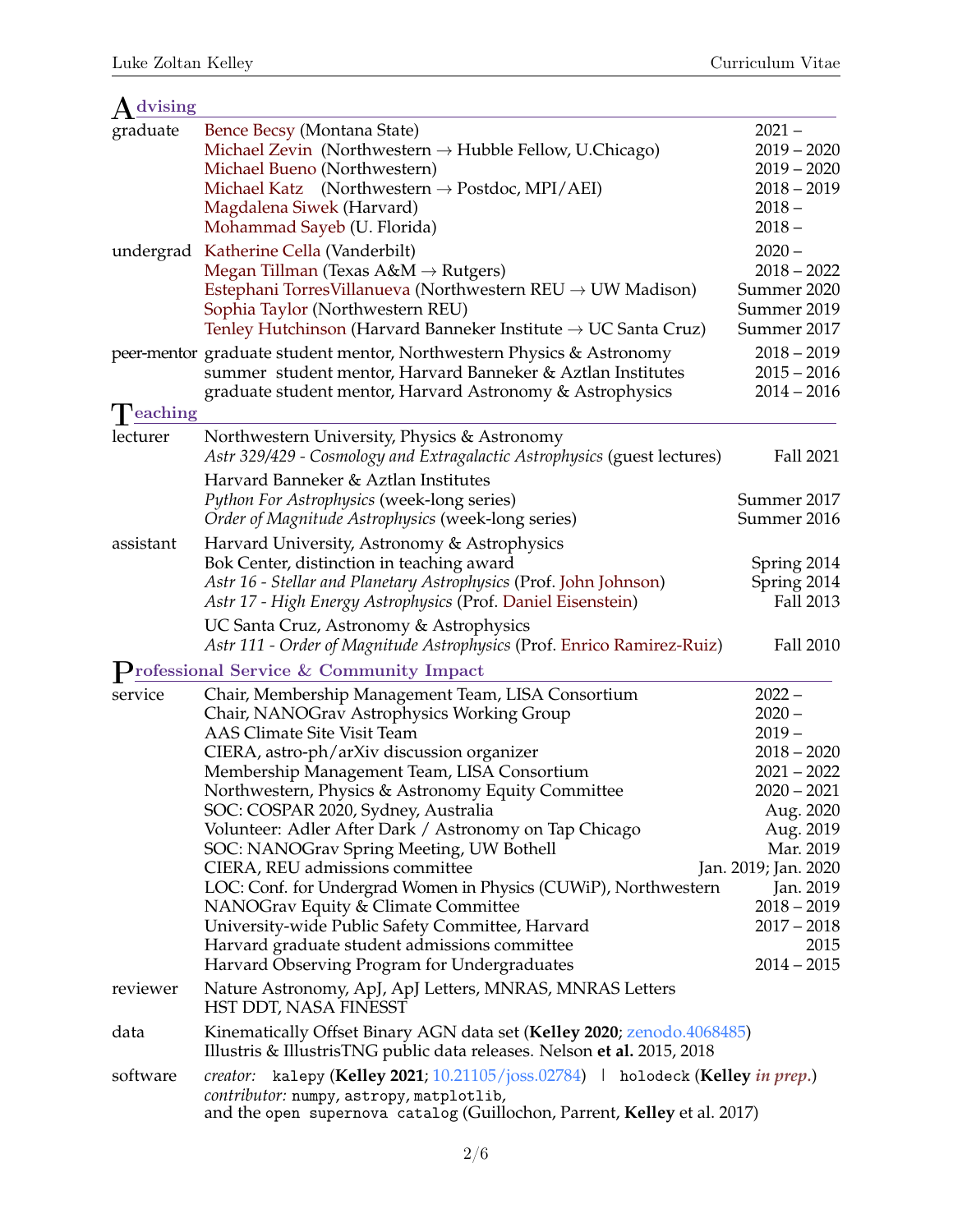# $P<sub>ublications</sub>$  [\[ads link\]](https://ui.adsabs.harvard.edu/public-libraries/6EC-IzeqTneQJFzTcR1g9A)<br>42 nonem (2200 mf, sitations), 11.6

|  | 42 papers (2300 ref. citations), 11 first-author (400 ref. citations)<br>6 student-led papers: 3 as primary advisor (**), 3 as co-advisor                                                                               |                        |
|--|-------------------------------------------------------------------------------------------------------------------------------------------------------------------------------------------------------------------------|------------------------|
|  | first-author Gravitational Self-Lensing in Populations of Massive Black Hole Binaries<br>Kelley, L.Z.; D'Orazio, Daniel J.; Di Stefano, Rosanne                                                                         | <b>MNRAS, Dec 2021</b> |
|  | kalepy: a python package for kernel density estimation and sampling<br>Kelley, L.Z.                                                                                                                                     | <b>JOSS</b> , Jan 2021 |
|  | Basic Considerations for the Observability of Kinematically Offset Binary AGN<br>Kelley, L.Z.;                                                                                                                          | MNRAS, Jan 2021        |
|  | Massive BH Binaries as Periodically-Variable AGN<br>Kelley, L.Z.; Haiman, Z.; Sesana, A.; Hernquist, L.                                                                                                                 | <b>MNRAS, May 2019</b> |
|  | *Multi-Messenger Astrophysics with Pulsar Timing Arrays<br>Kelley, L.Z.; Charisi, M.; Burke-Spolaor, S.; et al.                                                                                                         | white paper, Mar 2019  |
|  | Single sources in the low-frequency gravitational wave sky<br>properties and time to detection by pulsar timing arrays<br>Kelley, L.Z.; Blecha, L.; Hernquist, L.; Sesana, A.; Taylor, S.                               | MNRAS, Jun 2018        |
|  | The Gravitational Wave Background from Massive Black Hole Binaries in Illustris<br>spectral features and time to detection with pulsar timing arrays<br>Kelley, L.Z.; Blecha, L.; Hernquist, L.; Sesana, A.; Taylor, S. | <b>MNRAS, Nov 2017</b> |
|  | Massive Black Hole Binary Mergers in Dynamical Galactic Environments<br>Kelley, L.Z.; Blecha, L.; Hernquist, L.                                                                                                         | <b>MNRAS, Oct 2016</b> |
|  | <b>Tidal Disruption and Magnetic Flux Capture</b><br>Powering a Jet from a Quiescent Black Hole<br>Kelley, L.Z.; Tchekhovskoy, A.; Narayan, R.                                                                          | <b>MNRAS, Oct 2014</b> |
|  | Electromagnetic transients as triggers in searches for gravitational waves<br>from compact binary mergers<br>Kelley, L.Z.; Mandel, I.; Ramirez-Ruiz, E.                                                                 | PRD, Jun 2013          |
|  | The Distribution of Coalescing Compact Binaries in the Local Universe<br><b>Prospects for Gravitational-Wave Observations</b><br>Kelley, L.Z.; Ramirez-Ruiz, E.; Zemp, M.; Diemand, J.; Mandel, I.                      | ApJL, Dec 2010         |
|  | student-led Running Late: Testing Delayed Supermassive Black Hole Growth<br>Models Against the Quasar Luminosity Function<br>Tillman, M.T.; Wellons, S.; Faucher-Giguère, C.-A.; Kelley, L.Z.; et al.                   | MNRAS, Apr 2022        |
|  | <b>Astrophysics Milestones For Pulsar Timing Array</b><br><b>Gravitational Wave Detection</b><br>Pol, N.S.; Taylor, S.R.; Kelley, L.Z.; et al.                                                                          | ApJL, Apr 2021         |
|  | Massive Black Hole Binary Inspiral And Spin Evolution<br>In A Cosmological Framework<br>Sayeb, M.; Blecha, L.; Kelley, L.Z.; et al.                                                                                     | <b>MNRAS, Feb 2021</b> |
|  | ** Forward-Modeling of Double Neutron Stars:<br>Insights from Highly-Offset Short Gamma-ray Bursts<br>Zevin, M.; Kelley, L.Z.; Nugent, A.; Fong, W.; Berry, C. P. L.; Kalogera, V.                                      | ApJ, Dec 2020          |
|  | ** The effect of differential accretion on the Gravitational Wave Background<br>and the present day MBH Binary population<br>Siwek, M.; Kelley, L.Z.; Hernquist, L.                                                     | MNRAS, Aug 2020        |
|  | ** Probing Massive Black Hole Binary Populations with LISA<br>Katz, M.; Kelley, L.Z.; Dosopouloui, F.; Berry, S.; Blecha, L.; Larson, S.                                                                                | MNRAS, Jan 2020        |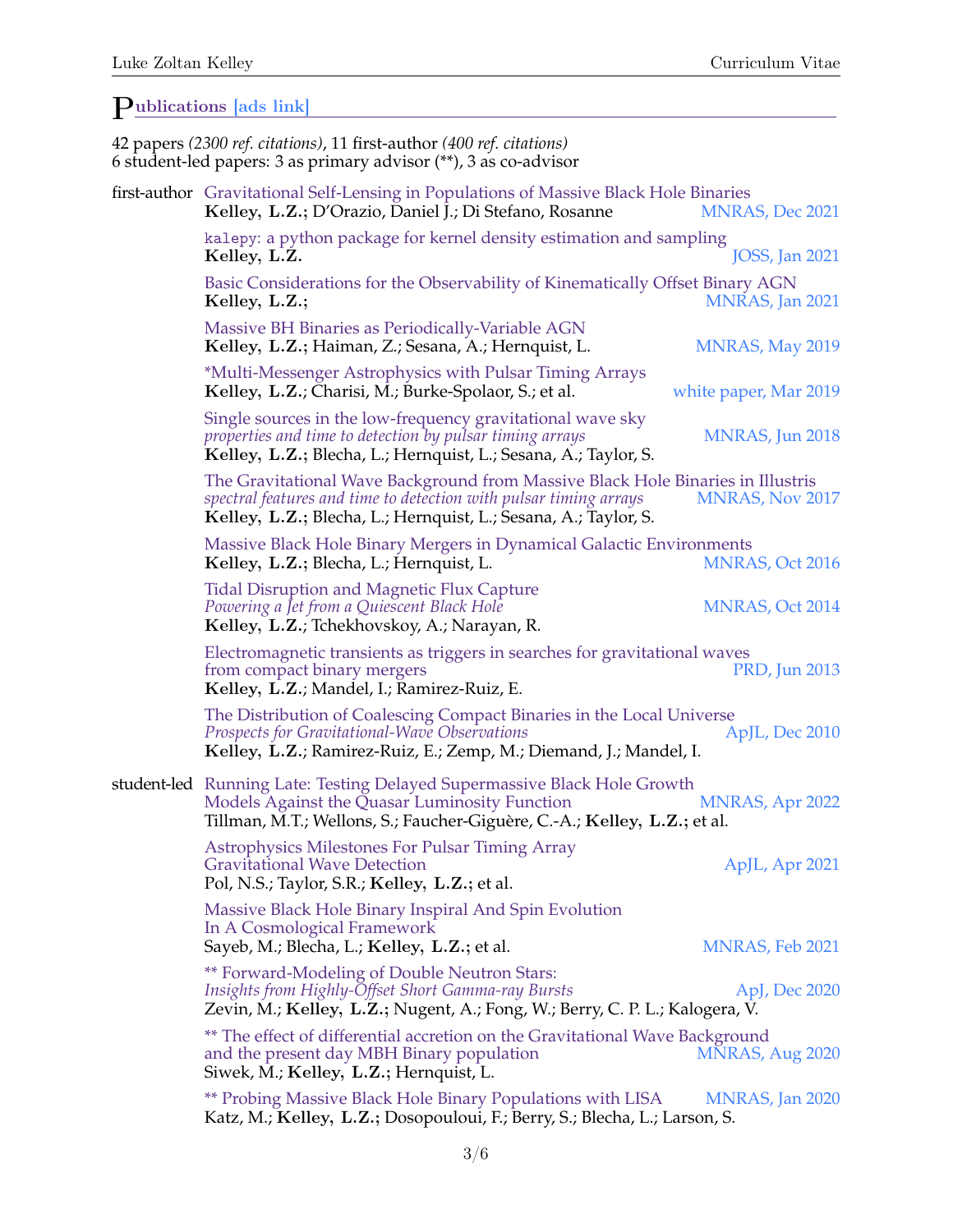| (selection) | NANOGrav The International Pulsar Timing Array second data release:<br>Search for an isotropic gravitational wave background<br>Antoniadis, J.; et al.                            | <b>MNRAS, Mar 2022</b> |
|-------------|-----------------------------------------------------------------------------------------------------------------------------------------------------------------------------------|------------------------|
|             | The NANOGrav 12.5-year data set: Search for Non-Einsteinian Polarization<br>Modes in the Gravitational-Wave Background<br>Arzoumanian, Z.; et al.                                 | ApJLetters, Dec 2021   |
|             | Searching For Gravitational Waves From Cosmological Phase Transitions<br>With The NANOGrav 12.5-year dataset<br>Arzoumanian, Z.; et al.                                           | <b>PRL, Dec 2021</b>   |
|             | The NANOGrav 11yr Data Set: Limits on SMBH Binaries in Galaxies within 500Mpc<br>Arzoumanian, Z.; et al.                                                                          | ApJ, Jun 2021          |
|             | The NANOGrav 12.5-year Data Set:<br>Search For An Isotropic Stochastic Gravitational-Wave Background ApJLetters, Dec 2020<br>Arzoumanian, Z.; et al.                              |                        |
|             | The NANOGrav 12.5-year Data Set:<br>Observations and Narrowband Timing of 47 Millisecond Pulsars<br>Alam, Md. F.; et al.                                                          | ApJS, Jan 2021         |
|             | Multimessenger Gravitational-wave Searches with Pulsar Timing Arrays:<br>Application to 3C 66B Using the NANOGrav 11-year Data Set<br>Arzoumanian, Z.; et al.                     | ApJ, Sep 2020          |
|             | Modeling the Uncertainties of Solar System Ephemerides for Robust<br>Gravitational-wave Searches with Pulsar-timing Arrays                                                        |                        |
|             | Vallisneri, M.; et al.                                                                                                                                                            | ApJ, Apr 2020          |
|             | The NANOGrav 11 yr Data Set: Limits on Gravitational Wave Memory<br>Aggarwal, K.; et al.                                                                                          | ApJ, Jan 2020          |
|             | The NANOGrav 11-Year Data Set: Limits on<br>Gravitational Waves from Individual Supermassive Black Hole Binaries<br>Aggarwal, K.; et al.                                          | ApJ, Jul 2019          |
|             | The Astrophysics of Nanohertz Gravitational Waves<br>Burke-Spolaor, S.; Taylor, S.R.; Charisi, M.; et al.                                                                         | A&AR, Jun 2019         |
|             | *Supermassive Black-hole Demographics & Environments With Pulsar Timing Arrays<br>Taylor, S.R.; Burke-Spolaor, S.; Baker, P.T.; et al.                                            | white paper, Mar 2019  |
| (selection) | other works Radio Analysis of SN 2004C Reveals an Unusual CSM<br>Density Profile as a Harbinger of Core Collapse<br>DeMarchi, L.; Margutti, R.; Dittman, J; et al.                | Subm. 2203.07388       |
|             | On the formation of direct collapse black hole seeds: gas spin and Lyman Werner flux<br>Bhowmick, A. K.; Blecha, L.; Torrey, P.; et al.                                           | MNRAS, Feb 2022        |
|             | Probing the progenitors of spinning binary black-hole mergers with long GRBs<br>Bavera, S. S.; Fragos, T.; Zapartas, E.; et al.                                                   | A&A, Jan 2022          |
|             | Impact of gas-based seeding on supermassive black hole populations at $z \geq 7$<br>Bhowmick, A. K.; Blecha, L.; Torrey, P.; et al.                                               | <b>MNRAS, Oct 2021</b> |
|             | The IllustrisTNG Simulations: Public Data Release<br>Nelson, D.; Springel, V.; Pillepich, A.; et al.                                                                              | CA&C, May 2019         |
|             | Testing the binary hypothesis: <i>pulsar timing constraints on SMBH binary candidates</i><br>Sesana, A.; Haiman, Z.; Kocsis, B.; Kelley, L.Z.;                                    | ApJ, Mar 2017          |
|             | An Open Catalog for Supernova Data<br>Guillochon, J.; Parrent, J.; Kelley, L.Z.; Margutti, R.                                                                                     | ApJ, Jan 2017          |
|             | Recoiling black holes: prospects for detection and implications of spin alignment<br>Blecha, L.; Sijacki, D.; Kelley, L.Z.; Torrey, P.; Vogelsberger, M.; et. al. MNRAS, Feb 2016 |                        |
|             | Swift J1644+57 gone MAD: the case for dynamically-important magnetic flux<br>threading the black hole in a jetted tidal disruption event                                          |                        |
|             | Tchekhovskoy, A.; Metzger, B.D.; Giannios, D.; Kelley, L.Z.                                                                                                                       | MNRAS, Jan 2014        |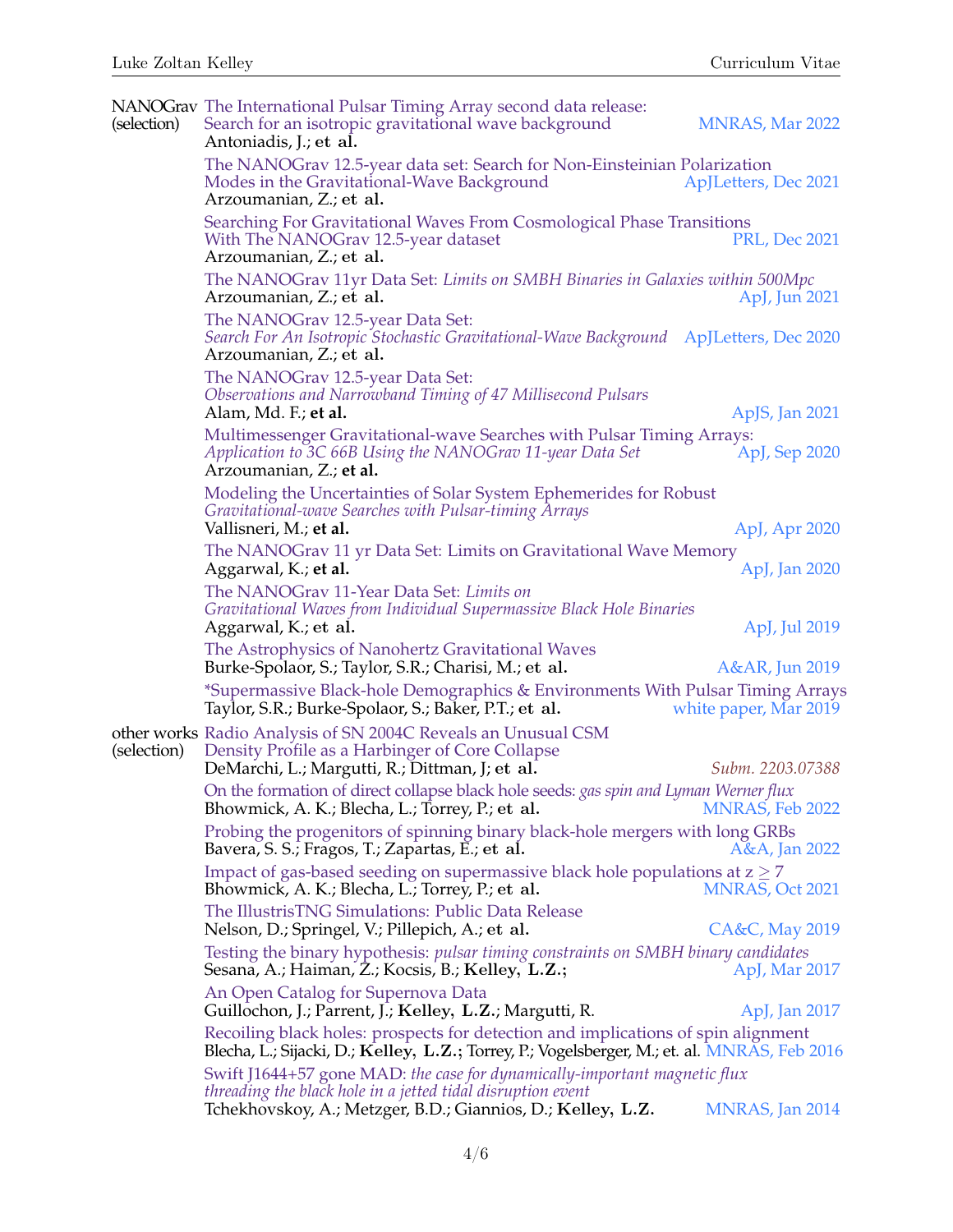### Talks & Presentations 35 invited talks (\*\*), 48 presentations 2022 \*\* Astronomy Colloquium, Penn State State College, PA Apr 06 \*\* Physics Seminar, Oregon State remote Mar 08 \*\* Physics Colloquium, Oregon State remote Mar 07 \*\* Physics Colloquium, Montana State Bozeman, MT Mar 04 \*\* Physics Seminar, Montana State Bozeman, MT Mar 03 \*\* Astronomy Seminar, Dartmouth remote Feb 02 \*\* Physics Colloquium, Dartmouth remote Feb 01 \*\* Astrophysics Seminar, Northwestern Franchestern Evanston, IL Jan 25 Aspen Winter Conference Aspen, CO Jan 05 2021 NANOGrav Fall Meeting, Vanderbilt Nashville, TN Oct 13 NANOGrav Spring Meeting **remote May 21** \*\* Transients Group Meeting, UCSC+UCLA remote Mar 30 \*\* Physics & Astronomy Seminar, Purdue West Lafayette, IN Mar 09 \*\* Energy extraction from supermassive blackholes, COSPAR 43 remote Feb 01 \*\* Special Session, American Astronomical Society remote Jan 13 2020 **\*\*** Physics & Astronomy Seminar, Vanderbilt Nashville, TN Oct 30 2019 **\*\* CGCA Seminar, UWM** Milwaukee, WI Oct 04 \*\* TAPIR Seminar, Caltech Pasadena, CA Jun 13 \*\* NANOGrav Meeting, U.W. Bothell Bothell, WA Mar 29 \*\* Astrophysics Seminar, U. Florida Gainesville, FL Feb 27 Astrophysics with GW Populations The Contract Aspen, CO Feb 12 \*\* Brown Bag Seminar, Northwestern **Evanston, IL** Jan 29 AAS Thesis Talk Seattle, WA Jan 07 2018 \*\* Astronomy Seminar, U. Connecticut Storrs, CT Apr 25 \*\* Theoretical Astrophysics Seminar, U. Florida Gainesville, FL Apr 18 \*\* LISA Consortium Special Seminar remote Oct 09 Joint Galaxies Meeting, U. Chicago Chicago, IL Sep 14 LISA Symposium Chicago, IL Jul 12 2017 NANOGrav Meeting, Lafayette Lafayette, PA Nov 09 Kavli Meeting, Niels Bohr Institute Copenhagen, Denmark Aug 14 HPC Meeting - keynote lecture, U. Mass Amherst Amherst, MA May 25 CosmoFest, Harvard CfA Cambridge, MA May 22 NANOGrav Meeting, WVU Morgantown, WV Apr 21 \*\* ITC Luncheon, Harvard CfA Cambridge, MA Apr 13 \*\* ITC Lunch Seminar, Harvard CfA Cambridge, MA Mar 01 The Dawning Era of GW Astrophysics Aspen, CO Feb 09 2016 \*\* TAPIR Seminar, Caltech Pasadena, CA Dec 02 \*\* Astronomy Lunch Talk, UC Berkeley Berkeley, CA Dec 01 \*\* Cosmology Group Seminar, LBNL Berkeley, CA Nov 29 \*\* Kavli Seminar, MIT Cambridge, MA Nov 07 \*\* Astrophysics Seminar, Colombia New York, NY Sep 29 \*\* Astrophysics Luncheon, IAS Princeton, NJ Sep 29 \*\* HEAD Seminar, Harvard CfA Cambridge, MA Aug 14